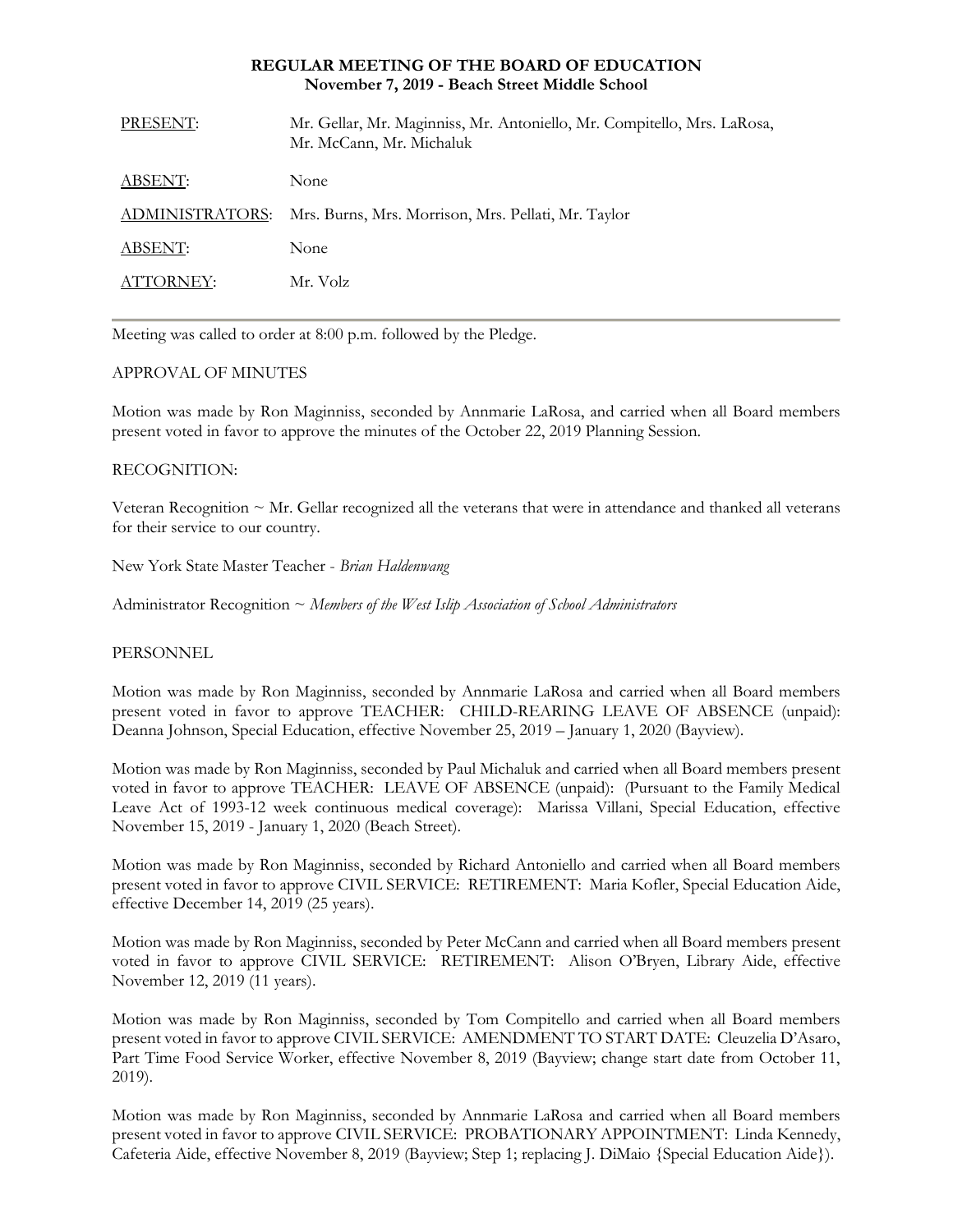Motion was made by Ron Maginniss, seconded by Paul Michaluk and carried when all Board members present voted in favor to approve CIVIL SERVICE:PROBATIONARY APPOINTMENT: Donna Machusky, Special Education Aide, effective November 8, 2019 (Beach Street; Step 1; replacing C. Catapano {resigned}).

Motion was made by Ron Maginniss, seconded by Richard Antoniello and carried when all Board members present voted in favor to approve CIVIL SERVICE:CHANGE IN TITLE:Joan DiStefano, Custodial Worker I, effective October 24, 2019 (Oquenock; change from Acting Head Custodian}).

Motion was made by Ron Maginniss, seconded by Peter McCann and carried when all Board members present voted in favor to approve CIVIL SERVICE:SUBSTITUTE SPECIAL EDUCATION AIDE: Linda Kennedy, effective November 8, 2019.

Motion was made by Ron Maginniss, seconded by Tom Compitello and carried when all Board members present voted in favor to approve OTHER: CLUBS 2019-2020: HIGH SCHOOL: Newspaper, Dawn DiVisconti and Christine Maniscalco {shared}.

# CURRICULUM UPDATE

Mrs. Morrison congratulated the West Islip girls' varsity soccer team and Coaches Robertson and Greco on winning the county championship.

Mrs. Morrison informed the audience that West Islip was well represented at the annual Technology Summit that takes place on Long Island each year. Five staff members collaborated to facilitate three workshops: Assessment Tools: Fast, Fun and Formative; Ed Law 2D Compliance; and Take the Re-Do out of Revision: Using G-Suite as a Tool in the Writing Workshop.

On Monday, October 21, 2019, sixteen high school students were inducted into the Tri-M Music Honor Society in a ceremony that was student run and included musical performances by the high school brass ensemble and orchestra. The counseling department hosted a college fair on October 24, 2019; 80 plus colleges and trade schools were present at the event to share information about admission practices, program offerings and campus life. Mrs. Morrison also shared information in regard to her recent classroom visits around the district.

Superintendent's Conference Day took place on Tuesday, November 5, 2019. Staff members took part in various workshops including CPR/first aid, FERPA, Thinking is Learning, curriculum development and Brain Compatible Classrooms. Various departments attended professional learning experiences outside West Islip with colleagues from surrounding districts. A survey is going out to staff to ascertain feedback regarding the workshops offered.

*Frozen Junior* will be performed at 7:00 p.m. on November 21 and November 22 at Beach Street Middle School; tickets can be purchased at the door.

Mrs. Morrison extended a heartfelt thank you and acknowledgement of appreciation to the veterans.

# REPORT OF COMMITTEES

Finance Committee: Ron Maginniss reported on the meeting held on 11/5/19. Items reviewed included the September treasurer's report; July, August and September extra-curricular report; October payroll summary; September financial statements; October claims audit report and October system manager audit report. Also reviewed were warrants, payroll certification forms, donations, resolutions, SEDCAR contracts and special education contracts. Mrs. Pellati informed the committee that the internal auditors would be on site in November to perform their annual risk assessment.

Buildings & Grounds Committee: Paul Michaluk reported on the meeting held on 11/5/19. Items reviewed included Masera Elementary School, and the status of bond projects, including the technology and music suites, playgrounds at Bayview and Oquenock, sound and lighting of middle school auditoriums, the high school security vestibule, and the security checkpoint on Lions Path. The bidding period for Phase 4b bond work is November 14 through December 4 and bids will be opened on December 4. BBS anticipates submitting Phase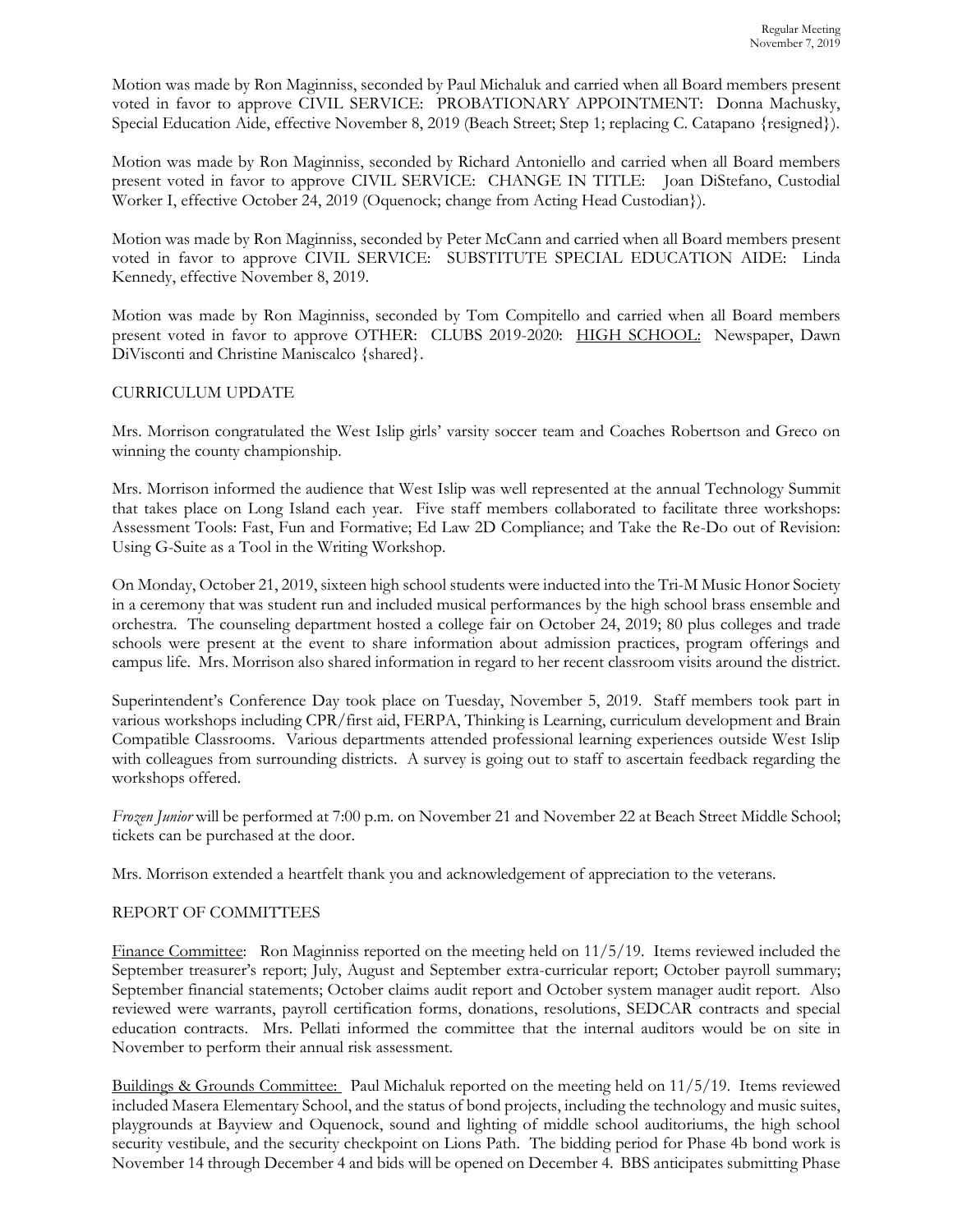5 bond work to the SED by December 13. A permit request by the West Islip Soccer Club was discussed, and the solar PV request for proposals was extended 10 days so an addendum can be distributed. RFPs are expected to be open by mid-November.

Education Committee: Richard Antoniello reported on the meeting held 11/7/2019. Items discussed included Curriculum Development/Course Proposals for 2020/2021; adding Statistical Analysis and Coding to the STEM Academy Program for 2020-2021; enriching the elementary science program with increased emphasis on coding and technology; and Coding caterpillars (Code-A-Pillars), which are on their way to kindergarten classrooms. Administrators completed their annual APPR recertification training; library media specialists in each building were trained in the utilization and application of Google Expeditions; and Dr. Bridgeman provided information regarding updated procedures and practices at the high school.

Safety Committee: Tom Compitello reported on the meeting held on 10/16/19. Items discussed included 2019-2020 safety and security updates and initiatives; after school and evening protocols and staffing; budget considerations 2020-2021; protocols for the visitor management system; and the updating of the Code of Conduct.

Committee on Special Education/Preschool Special Education: Tom Compitello reported on the meeting held on 10/30/19. Items discussed were special education services, residential placements and nursing services.

Health & Wellness Committee: Paul Michaluk reported on the meeting held 10/16/19. Items discussed included the Color Run that took place 10/20/19 and feedback regarding the *The Real Facts About Vaping and E-Cigarettes* presentation that took place on 10/15/19. The next meeting will take place on Tuesday, November 19, 2019 at 9:30 a.m. in the Paul J. Bellew cafeteria.

Audit Committee: Ron Maginniss reported on the meeting that took place on 10/22/19. The committee reviewed the audited financial statements for year ended June 30, 2019 that was presented by the district's auditing firm, R.S. Abrams & Co., LLP. No major concerns were reported and a Corrective Action Plan will be prepared.

# FINANCIAL MATTERS

The treasurer's report for September was presented. Beginning balance as of 9/1/19: \$60,557,396.97; ending balance as of 9/30/19: \$53,611.203.54. .

Motion was made by Ron Maginniss, seconded by Annmarie LaRosa, and carried when all Board members present voted in favor to approve 2019-2020 General Fund budget transfers 3740-3752 and 2019-2020 Capital Fund budget transfers 3734-3751.

Motion was made by Ron Maginniss, seconded by Paul Michaluk, and carried when all Board members present voted in favor to approve 2019-2020 SEDCAR contracts: ACLD, Mid Island Associates d/b/a All about Kids, Alternatives for Children, Brookville Center for Children's Services, Building Blocks Developmental Pre-School, Cleary School for the Deaf, Connetquot CSD of Islip, Developmental Disabilities, Inc., Eden II, Green Chimneys School, The Hagerdorn Little Village School, Henry Viscardi School, Kids First Evaluation and Advocacy Center, Kids in Action of Long Island, Inc., Kidz Therapy Services, PLLC, Leeway School, Metro Therapy, The New Interdisciplinary School, New York Therapy Placement Services, Inc., NYSARC, Inc.- Suffolk, Opportunity Pre-School, Suffolk County Department of Social Services, United Cerebral Palsy of Greater Suffolk, Inc.

Motion was made by Ron Maginniss, seconded by Richard Antoniello, and carried when all Board members present voted in favor to approve resolutions re: donation from Ahold Delhaize USA - \$1,630.31 – Bayview.

Motion was made by Ron Maginniss, seconded by Peter McCann, and carried when all Board members present voted in favor to approve donation from Douglas Winter - The Rob Ferruggiari Buddy Bench - Paul J. Bellew valued at \$592.00.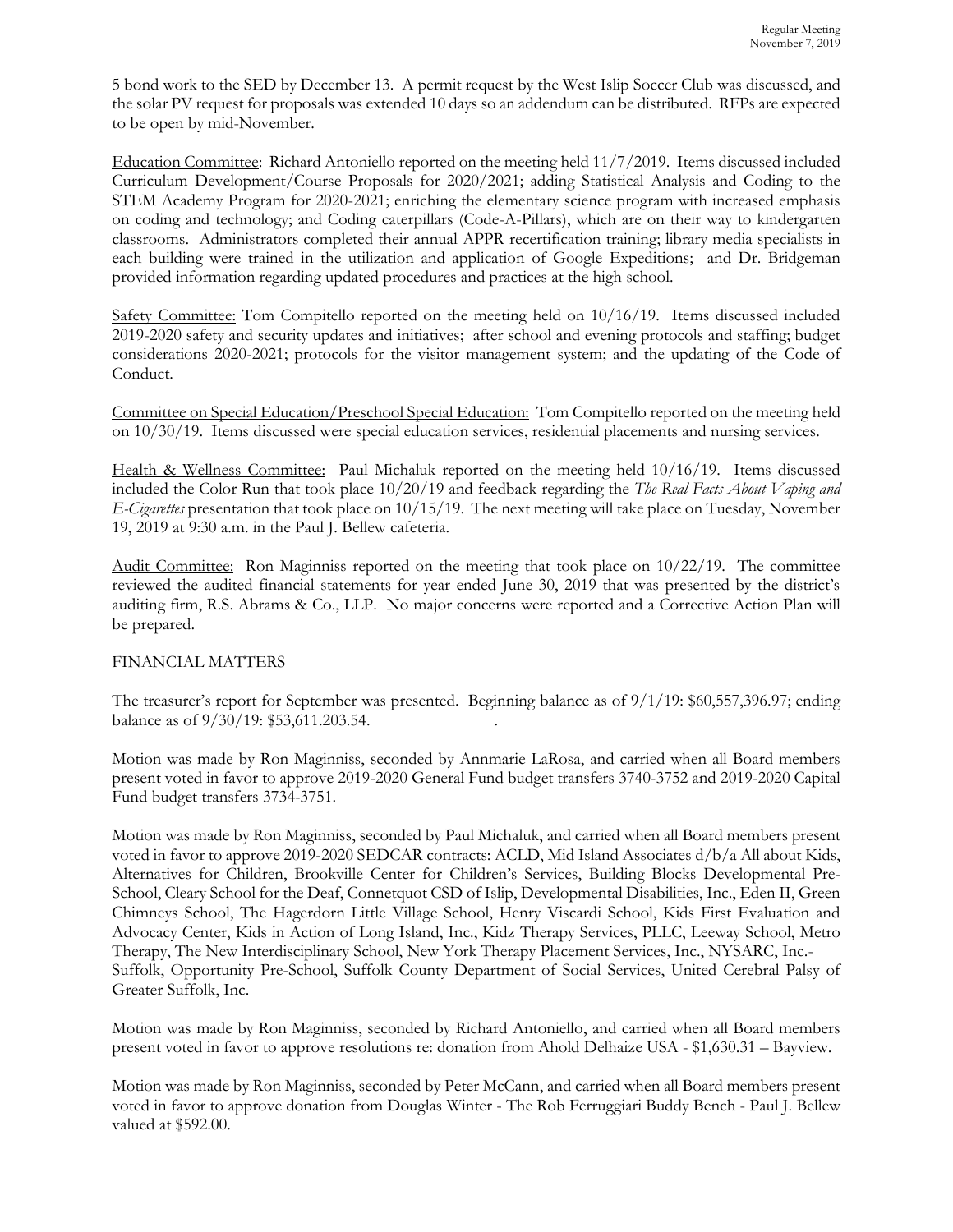Motion was made by Ron Maginniss, seconded by Richard Antoniello, and carried when all Board members present voted to increase the 2019-2020 budget by \$1,630.31.

## DONATIONS:

WHEREAS, the West Islip Union Free School District is in receipt of donated funds in the amount of \$1,630.31 from Ahold Delhaize USA, which have been donated for the purchase of supplies for the students of the Bayview Elementary School.

WHEREAS, the West Islip Union Free School District is in receipt of a donated Buddy Bench (The Rob Ferruggiari Buddy Bench) with an estimated value of \$592.00 from Douglas Winter, which has been donated for the students of Paul J. Bellew Elementary School.

## RESOLUTION: INCREASE 2019/2020 BUDGET

BE IT RESOLVED, that the Board of Education hereby authorizes the appropriation budget for the 2019/2020 school year to be increased to \$125,910,290.98, an increase of the \$1,630.31 donation from Ahold Delhaize USA for the Bayview Elementary School.

Motion was made by Ron Maginniss, seconded by Paul Michaluk, and carried when all Board members present voted in favor to approve 2019-2020 Special Education contracts: Richard Madison Associates, Top Grade, Christian Nursing Registry, Inc. d/b/a CNR Agency, Greenburgh North Castle UFSD.

## PRESIDENT'S REPORT

Motion was made by Ron Maginniss, seconded by Richard Antoniello, and carried when all Board members present voted in favor to approve Memorandum of Understanding: Suffolk County Police Department.

Motion was made by Ron Maginniss, seconded by Peter McCann, and carried when all Board members present voted in favor to approve updated resolution re: certification of coordinators in accordance with the requirements of the Dignity for All Students Act (resolution attached in supplemental file).

Motion was made by Ron Maginniss, seconded by Tom Compitello, and carried when all Board members present voted in favor to approve updated resolution: re: certification of qualified Lead Evaluators of teachers and building principals having successfully completed the training requirements (resolution attached in supplemental file).

Motion was made by Ron Maginniss, seconded by Annmarie LaRosa, and carried when all Board members present voted in favor to approve updated resolution re: certification of qualified Lead Evaluators and evaluators of teachers having successfully completed the training requirements (resolution attached in supplemental file).

Motion was made by Ron Maginniss, seconded by Paul Michaluk, and carried when all Board members present voted in favor to approve revised Chief/School Physicians list for the 2019-2020 school year as follows: Dr. Marc Cimmino, Chief School Physician; Dr. Tracy Onal; Dr. Robert A. Smolarz; Dr. Leonard P. Savino; L. Atkinson, RPA; Dr. Costa Constantatos; Dr. Jorge Montes; Joseph Tommasino, RPA; Dr. Jennifer Mingione; Dr. Ira Woletsky (Pediatrician); Dr. Jack Marzec; Dr. Phil Schrank; South Shore Neurologic Associates; Dr. Sarita Duchatelier and Dr. Keith Chu Cheong; Dr. Gregory Puglisi; Dr. Eugene Gerardi; Dr. Richard Gold; Emergency Medical Technician Coverage for Athletic Events: Robert Mallimo, Richard Naeder, Kristine Ostrem, Colleen Lamberson, John Mileski, Sean O'Hora, Steven Mirrione.

Motion was made by Ron Maginniss, seconded by Richard Antoniello, and carried when all Board members present voted in favor to approve resolution re: nominating Catherine Romano for Area 12 Director of the New York State School Boards Association.

#### RESOLUTION

The West Islip Board of Education nominates Catherine Romano for Area 12 Director of the New York State School Boards Association.